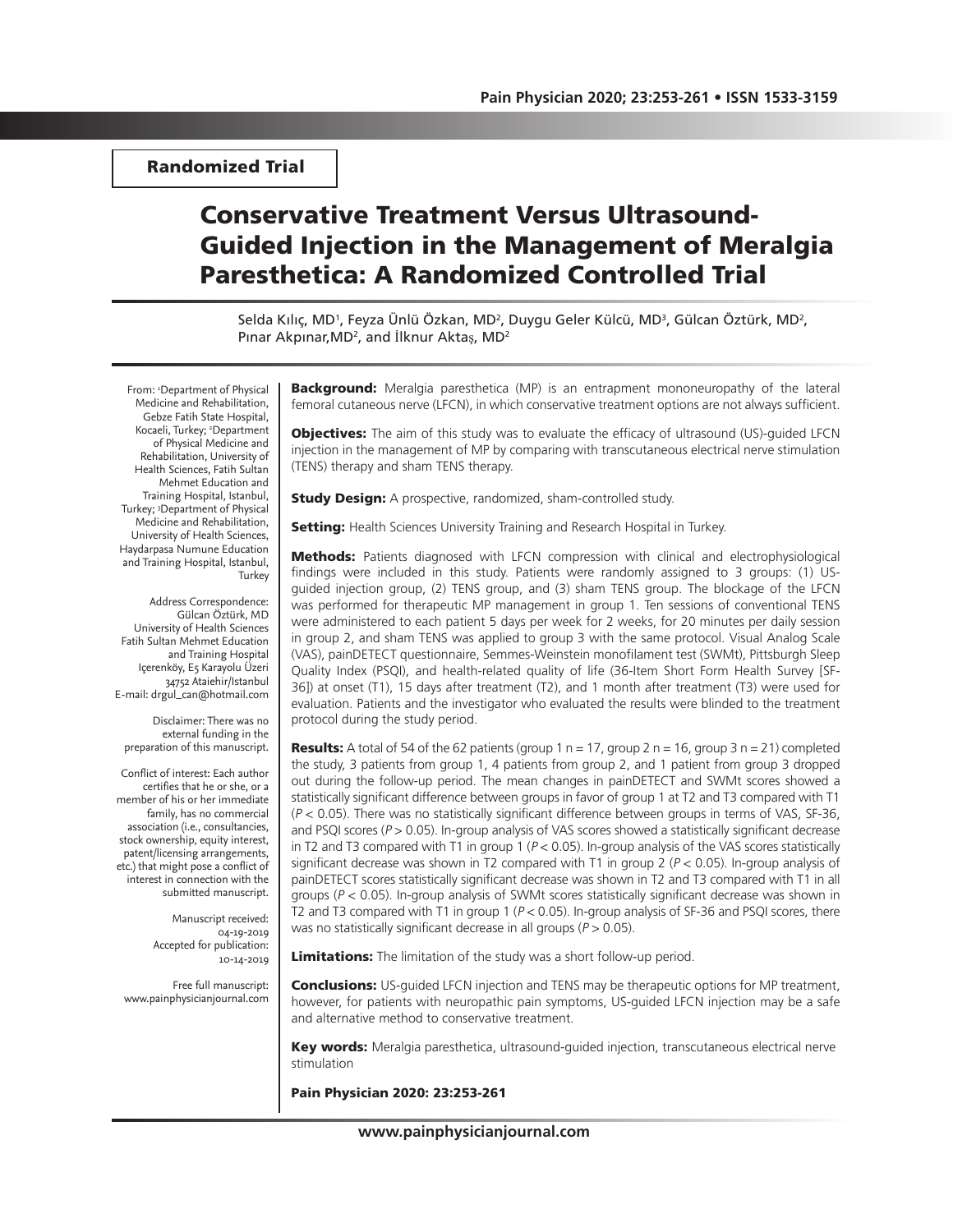**Manufar Continuity of the lateral entrapment neuropathy of the lateral femoral cutaneous nerve (LFCN), characterized by paresthesias and numbness at** entrapment neuropathy of the lateral femoral cutaneous nerve (LFCN), the anterolateral side of the thigh (1,2). MP has an incidence of 4.3/10.000 and usually affects people aged 30 to 40 years (3).

Treatment strategies for MP are mainly divided into conservative and interventional therapies (1). Conservative therapy is successful in 4 to 6 months in 85% of cases (4-6). The first conservative management involves avoiding pressure generating activities, such as losing weight or wearing tight clothing. Pharmacologic treatment should be initiated in resistant patients (1). Another option is nonspecific physical therapy, which includes heat band and ice sac application, transcutaneous electrical nerve stimulation (TENS), interventional current, and therapeutic ultrasound (US) to the lateral portion of the inguinal ligament (7,8). There is a need for safe, practical, economical, and new techniques with fewer side effects in patients with MP who are resistant to treatment or have not tolerated treatment. Recently, as an interventional treatment option, the peripheral nerve block of the LFCN by US guidance has been described. There are anatomic points concerning the injection site of the LFCN block but considering the 30% anatomic variability of the LFCN, the possibility of failure of injection into the LFCN blocks reaches up to 60% (4,9-11). US is a practical and powerful tool for imaging peripheral nerves, allowing noninvasive evaluation of morphological changes and anatomic variations. US-guided LFCN blocks enable effective, economical, and safe treatment techniques for MP (10,12). To date, in a few case series and studies, the effect of US-guided LFCN blocks for MP have been investigated, but there is no randomized controlled trial evaluating the efficacy of LFCN blocks for MP treatment (13-17). TENS is a safe physical therapy approach that aims to reduce pain by inhibiting nociceptors, blocking the transmission of pain in the afferent nerve or sympathetic system control and opioid release (18-19). TENS may be a conservative approach in the management of patients with MP. Many studies have investigated the effect of TENS in entrapment neuropathies of the upper extremities (18-20). There are no reported studies regarding the efficacy of TENS therapy in MP. The aim of this study was to evaluate the conservative treatment versus US-guided injection in MP management.

# **METHODS**

### Study Design and Patients

A randomized, prospective, single-blind, sham-controlled study was conducted. Patients diagnosed with LFCN entrapment confirmed by clinical (Tinel sign and sensory examination) and electrophysiological findings were included in this study.

Patients with secondary entrapment neuropathy (e.g., diabetes, inflammatory arthritis, hypothyroidism), malignancy, pregnancy, skin infection in the inguinal region or dermatitis, lumbar radiculopathy, polyneuropathy, and cardiac pacemakers were excluded. Patients with a history of TENS therapy and patients who had received corticosteroids or injection of local anesthetic medication for MP up to 3 months prior were excluded from the study. Written informed consent was obtained from all patients, and all procedures were carried out in accordance with the Declaration of Helsinki of 1975, approved by the local organization's clinical research ethics committee (2014/29). This trial was registered at www.clinicaltrials.gov. Trial Registration: NCT04004052.

The patients were randomly assigned to 1 of 3 groups using a secure system with numbered opaque and sealed envelopes numbered 1 to 3. Group 1 received local anesthetic and steroid injection ( $n = 17$ ), group 2 TENS treatment ( $n = 16$ ), and group 3 sham TENS treatment ( $n = 21$ ).

In the injection group (group 1), a US-guided LFCN block was applied. There is no standard procedure for the injection site, therefore the method suggested by Tagliafico et al (14) was used. The patient was placed in the supine position. The injection was performed with a 7- to 13-MHz linear array transducer (LOGIQ P5, GE Healthcare, Little Chalfont, Buckinghamshire, UK). Anterior-superior iliac spine (ASIS) is the reference point that is examined and visualized by the US probe. The transducer was located at the ASIS level on the painful iliac region. The lateral end of the probe was placed on the ASIS, and the medial portion of the probe was caudally oriented so that the transducer became parallel to the inguinal ligament. While the operator searches for the LFCN echo sign, the transducer is moved slightly in the mediocaudal direction. The LFCN is seen as a small structure in the short axis view medial to the ASIS (Fig. 1). The 22-gauge needle was placed in the lateral to medial orientation along the subcutaneous tissue. One milliliter of betamethasone disodium phosphate (5 mg/mL) and 2 mL of prilocaine (2%) was injected with US guidance around the LFCN. Group 2 and group 3 TENS therapies were provided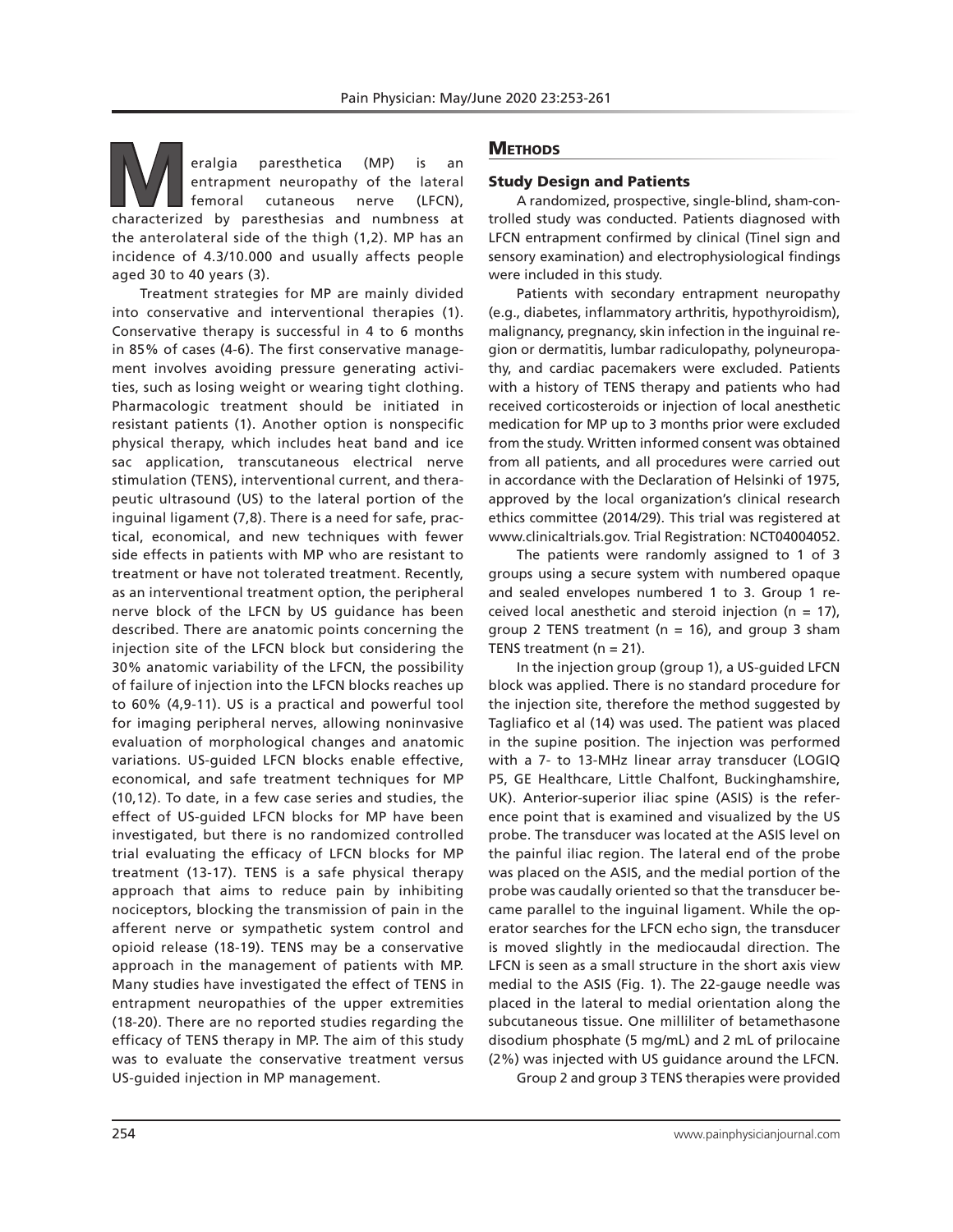by the same experienced physiotherapist. The physical therapist was aware of the patient groups, and used TENS stimulation procedures with 2 channels and 4 outputs using the same device (ITO ES320, MDALL 66503, Tokyo, Japan). TENS/sham TENS treatment was applied to the painful anterolateral thigh target (TENS electrodes 5 x 5 cm wired, self-adhesive). The stimulation pulse frequency is set to 100 Hz, and the pulse width is 100 ms (conventional TENS). In the TENS group, the excitation force was kept below the motor threshold to induce tingling sensation in the stimulated area without muscle twitching or pain. In the sham TENS group, no current was applied to the patient. TENS therapies were applied to each patient for a total of 10 sessions. The sessions lasted 2 weeks (5 sessions per week, 20 minutes per session). All sessions were performed in the hospital and by the same physiotherapist. The physiotherapist was not the person who evaluated it. Patients and the investigator who evaluated the results were blinded to the treatment protocol during the study period.

#### Outcome Measures

The outcomes are the pain, cutaneous pressure threshold measurement, quality of life, and sleep quality. The pain was evaluated by using the Visual Analog Scale (VAS) and painDETECT pain questionnaire. The cutaneous pressure threshold measurement was evaluated with the Semmes-Weinstein monofilament test (SWMt). Quality of life and sleep quality were evaluated using the 36-Item Short Form Health Survey (SF-36) and the Pittsburgh Sleep Quality Index (PSQI). The reliability and validity of the Turkish versions of the questionnaires were confirmed in the literature (20-22). Evaluations were performed before treatment (T1), at 15 days after treatment (T2), and at 1 month (T3) follow-up.

#### Statistical Analyses

IBM SPSS Statistics 22 (SPSS IBM, Istanbul, Turkey) for statistical analysis was used. The Shapiro–Wilk test was used to determine the normal distribution of the parameters. In addition to the normally distributed quantitative data and parameters, one-way analysis of variance test software was used to compare statistical data (mean, standard deviation, median, frequency, and ratio). Tukey's Honest Significant Difference test was used to identify the group that caused the difference. The Kruskal–Wallis test was used to compare 2 groups that did not show normal distribution. Variance analysis was used for in-group comparison of normal distribution parameters in repeated measurements, and the paired sample t-test



(dependent sample t-test) was used to determine the significantly different day. The Friedman test was used for the in-group evaluation of variables with nonnormal distribution. The Wilcoxon sign test was used to determine the significantly different day. The chi-square test and the McNemar test were used to compare qualitative data. *P* < 0.05 was considered significant.

#### Sample Size

To determine the sample size, force analysis was performed using the G\*Power 3.1.9.2 program (HeinrichHeine-University Düsseldorf, Germany). Eleven patients per group provided 80% statistical force at 5% significance level for the VAS (20) in terms of the difference between groups (effect size  $d = 0.587$ ) (23). Based on those data, we concluded that a minimum of 11 patients per group would be required to achieve significant results, and 54 patients were enrolled.

# **RESULTS**

Seventy-seven patients were screened according to inclusion criteria. Sixty-two patients met the inclusion criteria. Fifty-four cases were included in the study (23 women and 31 men). The flow chart of the patients is presented in Fig. 2. The mean age of the study patient was 53.61  $\pm$  11.99. The characteristics of the patients are given in Table 1.

There was no statistically significant difference between the groups in terms of demographic characteristics. Mean changes in painDETECT and SWMt scores showed a statistically significant difference in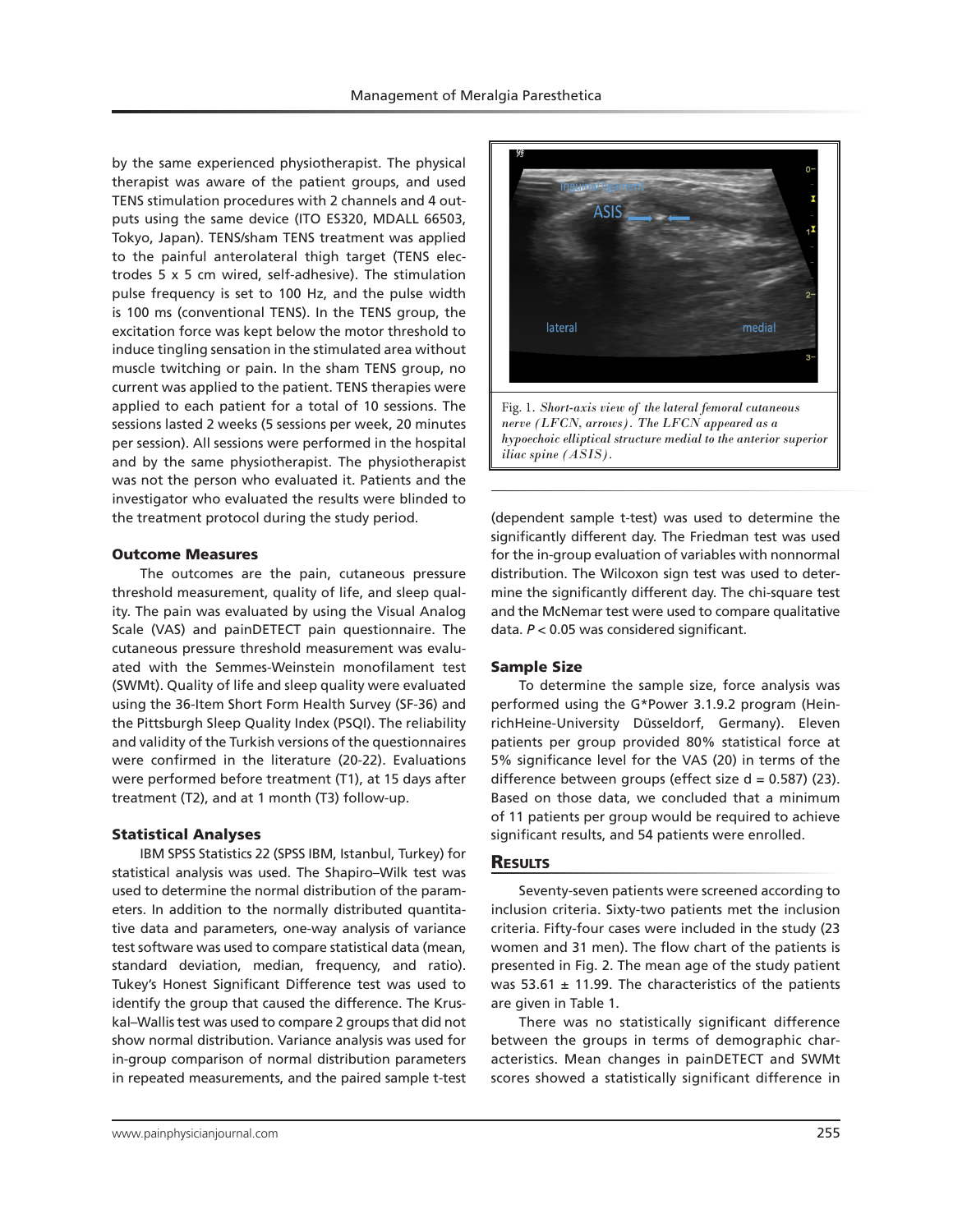

T2 and T3 compared with T1 in favor of group 1 (*P* < 0.05). There were no statistically significant differences in the painDETECT and SWMt scores between the groups in favor of groups 2 and 3 (*P* > 0.05). There was no statistically significant difference between the groups in terms of VAS, SF-36, and PSQI scores (*P* > 0.05). In-group analysis of VAS scores, there was a statistically significant decrease in T2 and T3 compared with T1 in group 1 (*P* < 0.05). In-group analysis of VAS scores, there was a statistically significant decrease in T2 compared with T1 in group  $2$  ( $P < 0.05$ ). In-group

analysis of VAS scores, there was no statistically significant decrease in group 3 (*P* > 0.05). In-group analysis of painDETECT scores, there was a statistically significant decrease in T2 and T3 compared with T1 in all groups (*P* < 0.05). Intragroup analysis of SWMt scores showed a statistically significant decrease in T2 and T3 compared with T1 in group 1 (*P* < 0.05). In-group analysis of SWMt scores did not show a statistically significant decrease in groups 2 and 3 (*P* > 0.05). In-group analysis of SF-36 and PSQI scores did not show a statistically significant decrease in all groups (*P* > 0.05) (Table 2).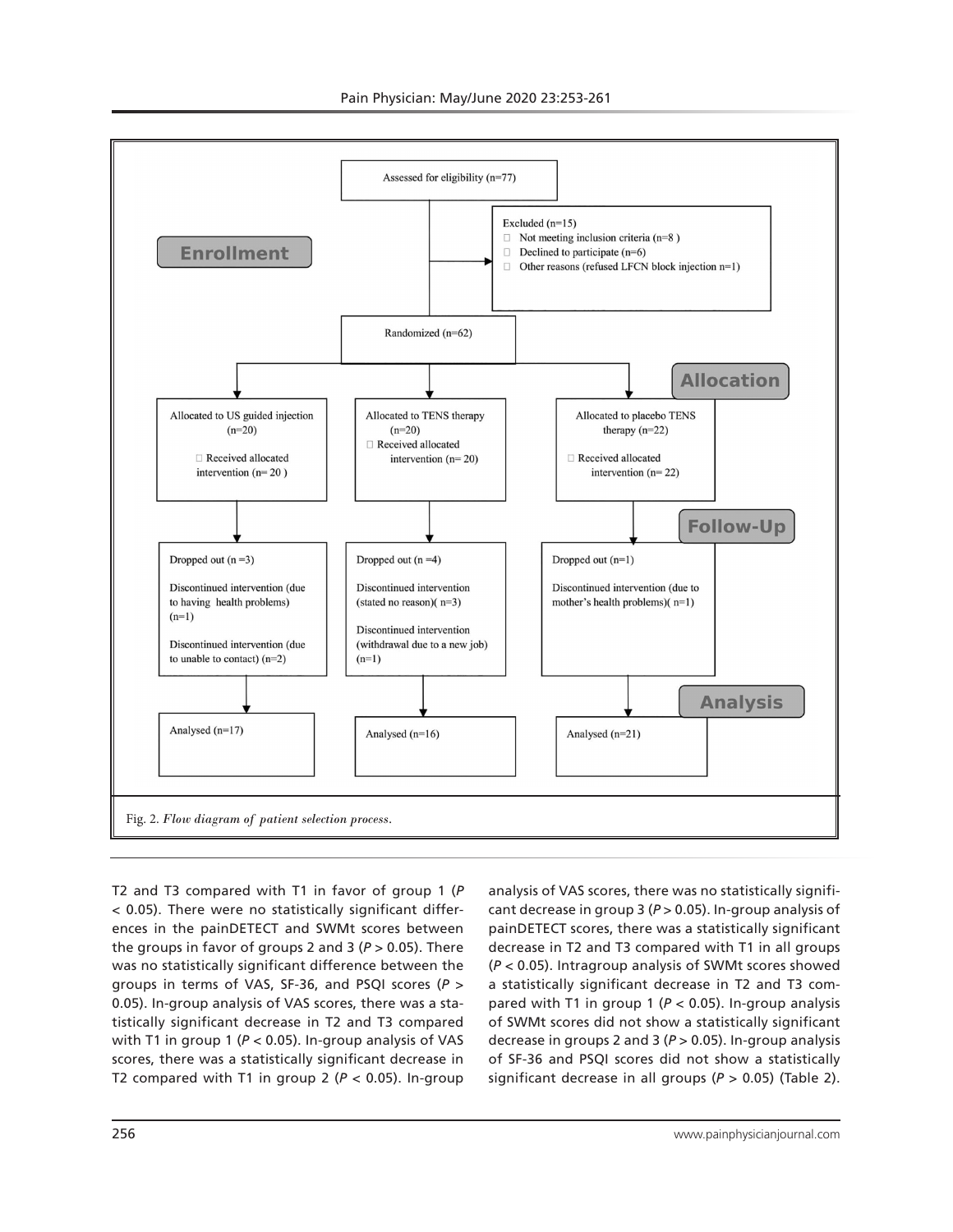|                                                                                          | Group 1<br>$n = 17$                                             | Group 2<br>$n = 16$                                        | Group 3<br>$n = 21$                                               | $P$ value |
|------------------------------------------------------------------------------------------|-----------------------------------------------------------------|------------------------------------------------------------|-------------------------------------------------------------------|-----------|
| Age (years)                                                                              | $51.23 \pm 12.58$                                               | $57.25 \pm 11.17$                                          | $52.76 \pm 12.01$                                                 | 0.331     |
| Sex<br>(female/male)                                                                     | $6(35.3\%)$<br>11 (64.7%)                                       | 10(62.5%)<br>6(37.5%)                                      | $7(33.3\%)$<br>14 (66.7%)                                         | 0.157     |
| BMI $(kg/m2)$                                                                            | $29.01 \pm 5.73$                                                | $30.50 \pm 5.54$                                           | $28.54 \pm 5.42$                                                  | 0.557     |
| Symptom duration (months)                                                                | $12.76 \pm 13.98$                                               | $19.37 \pm 17.82$                                          | $15.28 \pm 25.99$                                                 | 0.181     |
| Smoking                                                                                  | 3(17.6%)                                                        | 2(12.5%)                                                   | $5(23.8\%)$                                                       | 0.676     |
| Medical treatment                                                                        | $2(11.8\%)$                                                     | $2(12.5\%)$                                                | $6(28.6\%)$                                                       | 0.316     |
| Clothing<br>Belt<br>Corset<br>Tight                                                      | $5(29.4\%)$<br>$0(0\%)$<br>$0(0\%)$                             | $0(0\%)$<br>$3(18.8\%)$<br>2(12.5%)                        | 4(19%)<br>$3(14.3\%)$<br>$0(0\%)$                                 | 0.060     |
| Employment status<br>Employed<br>Official<br>Homemaker<br>Others                         | $6(35.3\%)$<br>$2(11.8\%)$<br>$5(29.4\%)$<br>4(23.5%)           | $3(18.8\%)$<br>$0(0\%)$<br>$7(43.8\%)$<br>6(37.5%)         | 8 (38.1%)<br>$1(4.8\%)$<br>$6(28.6\%)$<br>$6(28.56\%)$            | 0.598     |
| Education<br>Literate<br>Primary school<br>Secondary school<br>High school<br>University | $1(5.9\%)$<br>11 (64.7%)<br>$0(0\%)$<br>3(17.6%)<br>$2(11.8\%)$ | $3(18.8\%)$<br>4(25%)<br>2(12.5%)<br>4(25%)<br>$3(18.8\%)$ | $6(28.6\%)$<br>$7(33.3\%)$<br>$1(4.8\%)$<br>4(19%)<br>$3(14.3\%)$ | 0.330     |
| Income<br>Low<br>Medium<br>High                                                          | $7(41.2\%)$<br>$9(52, 9\%)$<br>$1(5.9\%)$                       | 10(62.5%)<br>6(37.5%)<br>$0(0\%)$                          | 8 (38.1%)<br>10 (47.6%)<br>$3(14.3\%)$                            | 0.364     |

No adverse effects or complications were observed during the follow-up period.

## **Discussion**

MP treatment consists of preventive measures in primary care, such as avoiding activities that increase nerve compression, topical agents, anticonvulsants and antiarrhythmic medications, and various physical therapy methods (24-29). Although the treatment is generally successful without the need for surgery, there are no high-quality sham-controlled studies showing the single efficacy of the nonoperative treatment modalities (24). US-guided LFCN block has been recently described, and positive results in a small number of studies and case presentations have been presented as an alternative to surgery because they are safe and practical in patients who did not respond to conservative treatment (14,19). In our study, there was an improvement in TENS and injection groups in nociceptive pain in-group analysis. Neuropathic pain symptoms were improved in all groups.

US provides a high-resolution scan image showing

the morphological changes and anatomic variability of the LFCN, and also helps visualize the spread of the drug in real-time to prevent complications during block (10,12,30-33). Another advantage of US and LFCN block is the need for relatively small amounts of solution and decreased the need for reinjection (15).

In our study, a single-dose injection of a combination of local steroid and anesthetic was performed. The main pain reduction mechanism of steroids is related to the antiinflammatory properties of steroids, and steroids also have membrane-stabilization properties through inhibition of myelinated C fiber transmission and inhibition of ectopic release (34-36). Local anesthetic drugs block A-delta and C fiber selectively, and also block sodium channels in vasoconstrictor sympathetic nerves, leading to the release of nitrous oxide (NO). NO increases vascular microcirculation and reduces inflammation (37,38). In studies regarding MP, local anesthetics and glucocorticoids were used similar to our study (10-18) because the use of this combination prolongs the duration of analgesic action (39-41). However, there is no clear consensus on the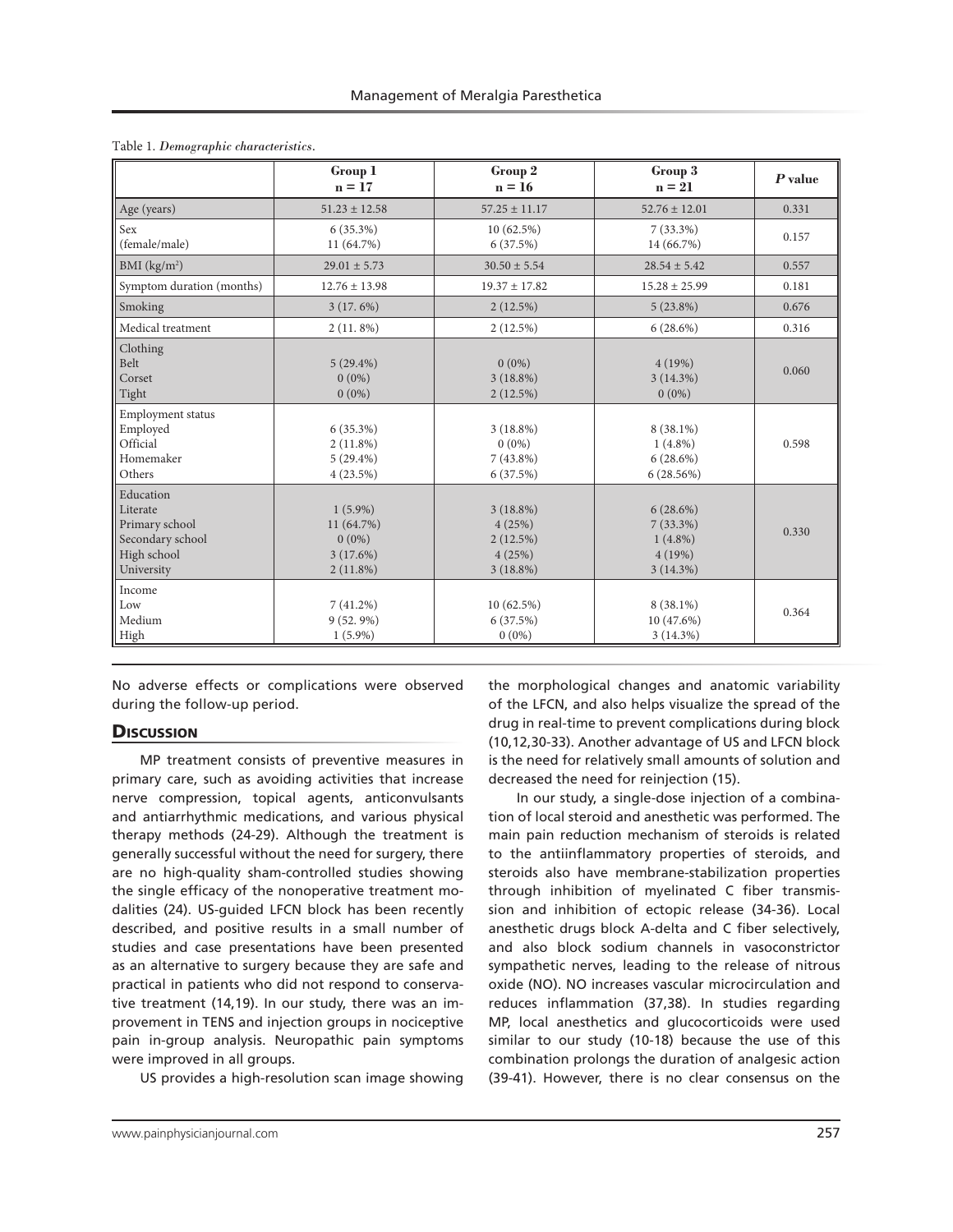|                   | Group 1 (Mean $\pm$ SD)<br>$(n = 17)$ | Group $2$ (Mean $\pm$ SD)<br>$(n = 16)$ | Group 3 (Mean ± SD)<br>$(n = 21)$ | $P$ value |  |  |  |  |
|-------------------|---------------------------------------|-----------------------------------------|-----------------------------------|-----------|--|--|--|--|
| VAS score         |                                       |                                         |                                   |           |  |  |  |  |
| T1                | $1.88 \pm 3.06$                       | $3.31 \pm 4.35$                         | $2.81 \pm 3.59$                   | 0.745     |  |  |  |  |
| T <sub>2</sub>    | $0.06 \pm 0.25$                       | $2.25 \pm 3.77$                         | $1.9 \pm 3.48$                    | 0.074     |  |  |  |  |
| T <sub>3</sub>    | $0.18 \pm 0.53$                       | $2.5 \pm 3.98$                          | $1.62 \pm 3.15$                   | 0.2.66    |  |  |  |  |
| $P$ value         | $0.016**$                             | $0.046**$                               | 0.060                             |           |  |  |  |  |
| PainDETECH scores |                                       |                                         |                                   |           |  |  |  |  |
| T1                | $11.65 \pm 7.98$                      | $14.88 \pm 8.63$                        | $11.1 \pm 4.77$                   | 0.500     |  |  |  |  |
| T <sub>2</sub>    | $5.24 \pm 5.9$                        | $11 \pm 9.06$                           | $8.7 \pm 5.95$                    | $0.028*$  |  |  |  |  |
| T <sub>3</sub>    | $4.35 \pm 5.56$                       | $9.38 \pm 6.47$                         | $6.41 \pm 5.09$                   | $0.029*$  |  |  |  |  |
| $P$ value         | $0.001**$                             | $0.004**$                               | $0.001**$                         |           |  |  |  |  |
| Pittsburgh score  |                                       |                                         |                                   |           |  |  |  |  |
| T1                | $6.94 \pm 4.26$                       | $7.44 \pm 4.69$                         | $6.43 \pm 4.26$                   | 0.786     |  |  |  |  |
| T <sub>2</sub>    | $6.06 \pm 3.68$                       | $5.5 \pm 3.44$                          | $6.1 \pm 3.56$                    | 0.862     |  |  |  |  |
| T <sub>3</sub>    | $5.94 \pm 3.36$                       | $4.94 \pm 3.11$                         | $4.61 \pm 3.11$                   | 0.450     |  |  |  |  |
| $P$ value         | 0.289                                 | 0.128                                   | 0.140                             |           |  |  |  |  |
| SMWT score        |                                       |                                         |                                   |           |  |  |  |  |
| T1                | $1.59 \pm 1.12$                       | $2.31 \pm 0.87$                         | $1.95 \pm 1.36$                   | 0.158     |  |  |  |  |
| T <sub>2</sub>    | $1.18 \pm 1.19$                       | $2.13 \pm 0.96$                         | $1.45 \pm 1.19$                   | $0.049*$  |  |  |  |  |
| T <sub>3</sub>    | $0.82 \pm 1.24$                       | $1.94 \pm 1$                            | $1.5 \pm 1.15$                    | $0.026*$  |  |  |  |  |
| $P$ value         | $0.002**$                             | 0.196                                   | 0.064                             |           |  |  |  |  |
| SF-36 PCS         |                                       |                                         |                                   |           |  |  |  |  |
| T1                | $41.18 \pm 13.34$                     | $43.61 \pm 11.34$                       | $45.71 \pm 13.17$                 | 0.561     |  |  |  |  |
| T2                | $41.35 \pm 11.51$                     | $40.9 \pm 13.55$                        | $43.34 \pm 11.5$                  | 0.810     |  |  |  |  |
| T <sub>3</sub>    | $42.32 \pm 12.5$                      | $39.43 \pm 12.43$                       | $46.74 \pm 13.14$                 | 0.268     |  |  |  |  |
| $P$ value         | 0.670                                 | 0.178                                   | 0.377                             |           |  |  |  |  |
| SF-36 PCS         |                                       |                                         |                                   |           |  |  |  |  |
| T1                | $43.28 \pm 10.31$                     | $36.05 \pm 10.07$                       | $38.4 \pm 10.34$                  | 0.125     |  |  |  |  |
| T2                | $43.83 \pm 9.86$                      | $38.88 \pm 10.42$                       | $40.67 \pm 10.78$                 | 0.378     |  |  |  |  |
| T <sub>3</sub>    | $45.17 \pm 9.99$                      | $40.87 \pm 10.74$                       | $40.78 \pm 14.06$                 | 0.469     |  |  |  |  |
| $P$ value         | 0.341                                 | 0.099                                   | 0.196                             |           |  |  |  |  |

| Table 2. Comparisons of VAS, PainDETECH score, Pittsburgh score, SMWT score, and SF-36 score within the groups, and between |  |  |  |  |
|-----------------------------------------------------------------------------------------------------------------------------|--|--|--|--|
| the groups.                                                                                                                 |  |  |  |  |

T1: before treatment; T2: 15 days after treatment; T3: one month after treatment; VAS: visual analog scale; SWMT: semmes-weinstein monofilament test; SF-36 PCS: short form health survey physical component score; SF-36 MCS: short form health survey mental component score; SD: standard deviation

frequency of injections and the dose of drugs in the literature. Tagliafico et al (14) reported that 2 sessions of US-guided local steroid and anesthetic combination injection resulted in a complete recovery of pain during a 2-month follow-up. Klauser et al (15) performed US-guided local steroid and anesthetic combination injections in an average of 2.25 sessions and concluded that the 1-year follow-up of US-guided injection was consistent with pain relief. To our knowledge, this is the first sham-controlled study to evaluate the effect of single-dose US-guided combination injection with physical therapy, but the follow-up period is 1 month. In the literature, the efficacy of local glucocorticoid and anesthetic activity on peripheral neuropathy has been investigated in many studies (42-45), but studies have not shown any effect on peripheral neuropathic pain symptoms in MP. In addition to nociceptive pain, a statistically significant difference in neuropathic pain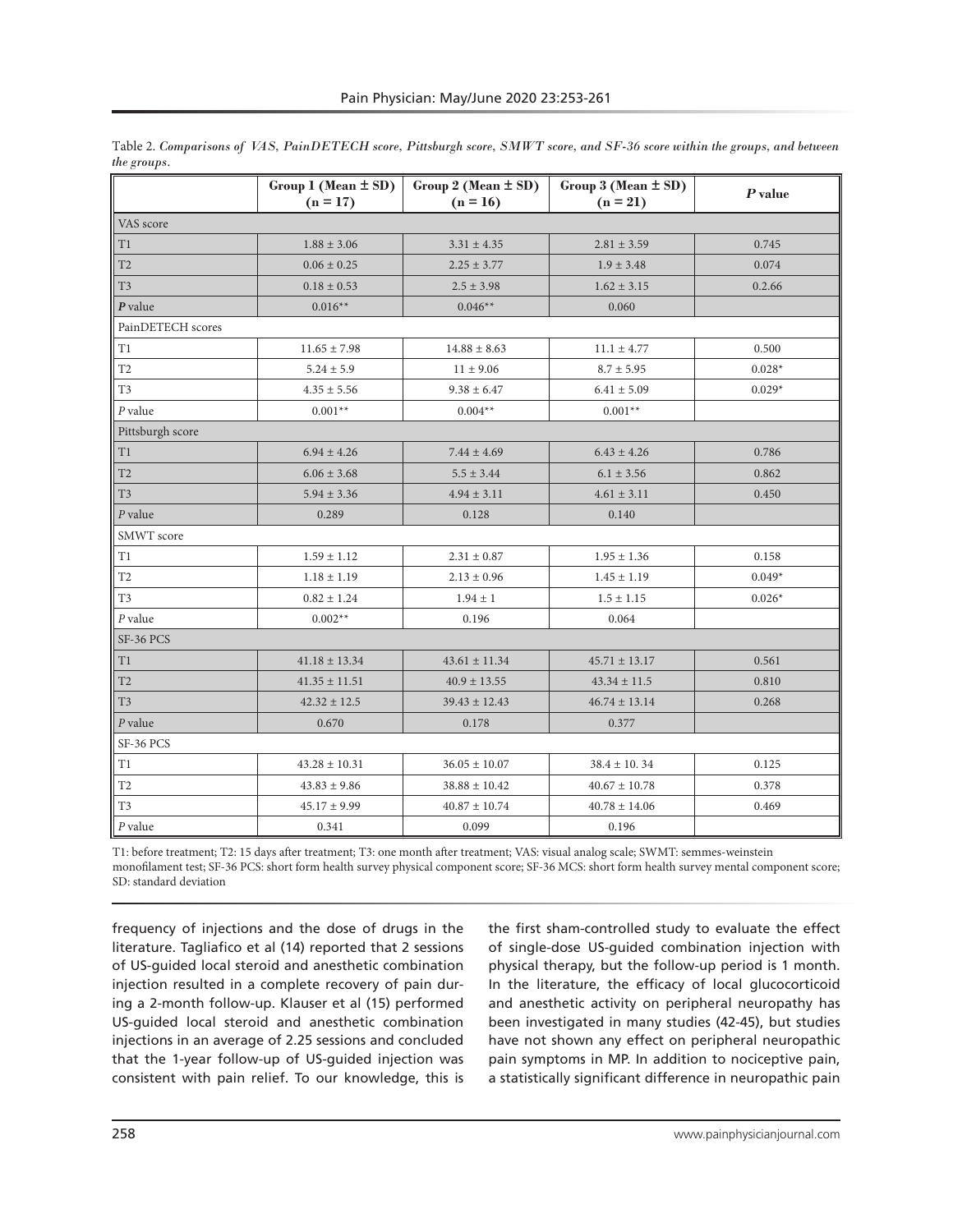symptoms was found in the injection group, similar to the studies in the literature. In addition, improvement in sensory complaints in the US-guided injection group was found as documented in the SWMt monofilament scores. Therefore we recommend that neuropathic pain symptoms should be evaluated in patients with MP to achieve an optimum effect on pain relief.

Bhatia et al (46) emphasized the inadequacy of secondary outcomes (sleep quality and quality of life) of perineural steroid injection in chronic pain. In addition, there is no published study evaluating the effect of local steroids on MP secondary results. In our study, there was no statistically significant difference in healthrelated quality of life and sleep quality scores between the groups. This result may be related to the absence of a longer follow-up period in our study, longer-term randomized controlled trials with evaluation of local corticosteroid injections at different time points should be performed in the future.

Despite the frequent use of TENS in clinical practice, there are conflicting studies about nociceptive and neuropathic pain (47-49). Gibson et al (50) emphasized in their Cochrane review that it is difficult to reach a common conclusion because of the fact that the patient population is not homogeneous in high-quality studies, and the duration, intensity, and frequency of TENS are the same. In our study, although there was a significant difference in the improvement of neuropathic pain symptoms in the injection group, compared with the

TENS and sham TENS groups, intragroup evaluations showed improvement in all groups.

## Limitations

There are limitations to be addressed in this study. One of the limitations is that the follow-up period might be longer. In this study, electrophysiological parameters were evaluated prior to treatment for objective assessment, and changes in electrophysiological parameters should be evaluated in future studies.

#### **CONCLUSIONS**

US-guided LFCN injection and TENS may be therapeutic options for MP treatment, however, for patients with neuropathic pain symptoms, US-guided LFCN injection might be a safe and an alternative treatment option to conservative treatment.

#### Acknowledgments

All authors had full access to the data, contributed to the study, approved the final version for publication, and take responsibility for its accuracy and integrity. Dr. Selda Kılıç, Dr. Feyza Ünlü Özkan, and Duygu Geler Külcü designed the study protocol. Dr. Gülcan Öztürk and Pınar Akpınar managed the literature searches and summaries of previous related work and wrote the first draft of the manuscript. Dr. İlknur Aktaş provided revision for intellectual content and final approval of the manuscript.

## **REFERENCES**

- Patijn J, Mekhail N, Hayek S, Lataster A, van Kleef M, Van Zundert J. Meralgia paresthetica. *Pain Pract* 2011; 11:302-308.
- Jones CD, Guiot L, Portelli M, Bullen T, Skaife P. Two interesting cases of meralgia paraesthetica. *Pain Physician* 2017; 20:987-989.
- 3. van Slobbe AM, Bohnen AM, Bernsen RM, Koes BW, Bierma- Zeinstra SM. Incidence rates and determinants in meralgia paresthetica in general practice*. J Neurol* 2004; 251:294-297.
- 4. Dureja GP, Gulaya V, Jayalakshmi TS, Mandal P. Management of meralgia paresthetica: A multimodality regimen.

*Anesth Analg* 1995; 80:1060-1061.

- 5. Jones RK. Meralgia paresthetica as a cause of leg discomfort. *Can Med Assoc J* 1974; 111:541-542.
- 6. Chang MC. Efficacy of pulsed radiofrequency stimulation in patients with peripheral neuropathic pain: A narrative review. *Pain Physician* 2018; 21:225-234.
- 7. Kalichman L, Vered E, Volchek L. Relieving symptoms of meralgia paresthetica using kinesiotaping: A pilot study. *Arch Phys Med Rehabil* 2010; 91:1137-1139.
- 8. Shannon J, Lang SA, Yip RW, Gerard M.

Lateral femoral cutaneous nerve block revisited. A nerve stimulator technique. *Reg Anesth* 1995; 20:100-104.

- 9. Onat SS, Ata AM, Ozcakar L. Ultrasoundguided diagnosis and treatment of meralgia paresthetica. *Pain Physician* 2016; 19:667-669.
- 10. Ng I, Vaghadia H, Choi PT, Helmy N. Ultrasound imaging accurately identifies the lateral femoral cutaneous nerve. *Anesth Analg* 2008; 107:1070-1074.
- 11. Carai A, Fenu G, Sechi E, Crotti FM, Montella A. Anatomical variability of the lateral femoral cutaneous nerve: Findings from a surgical series. *Clin*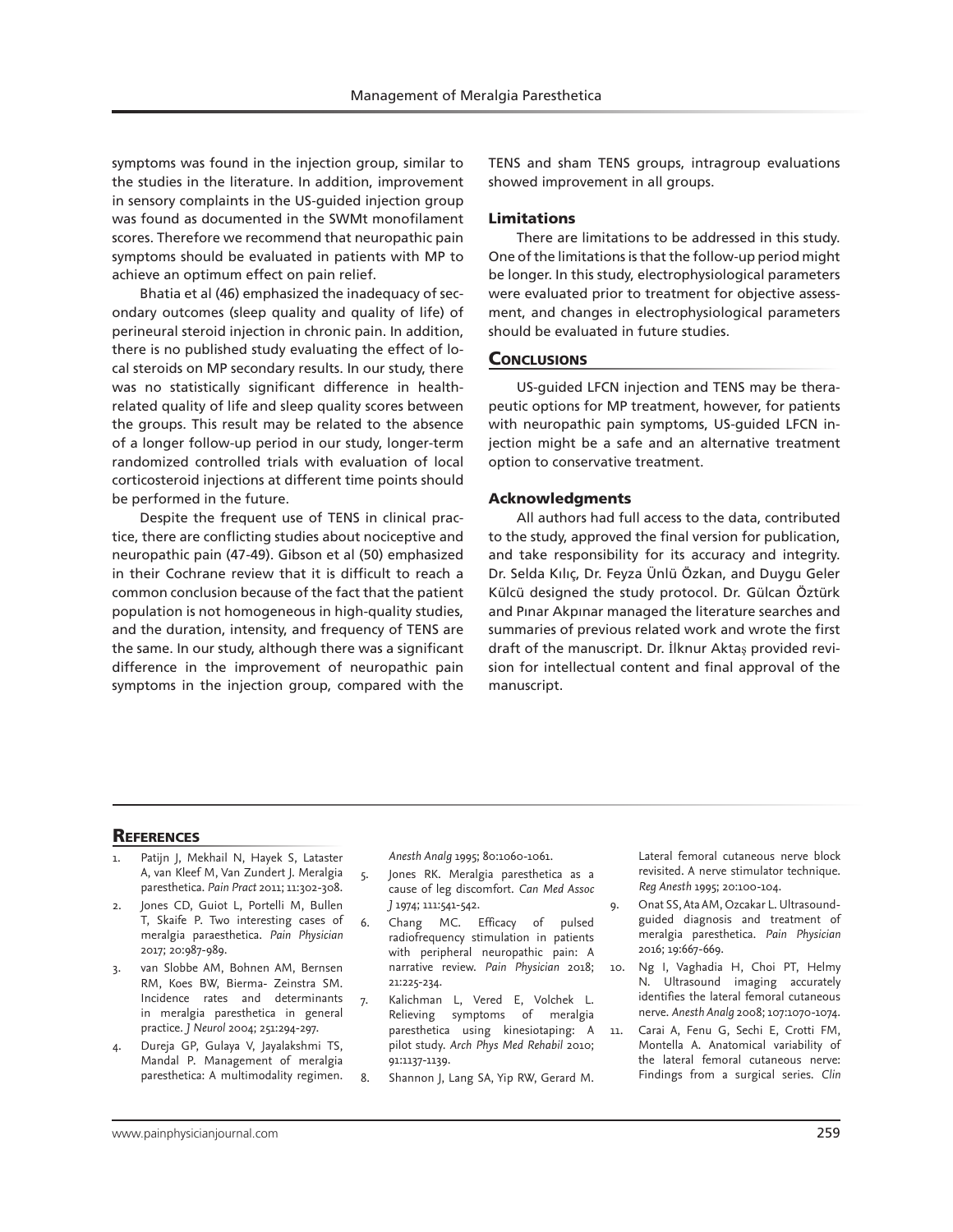*Anat* 2009; 22:365-370.

- 12. Palamar D, Terlemez R, Akgun K. Ultrasound-guided diagnosis and injection of the lateral femoral cutaneous nerve with an anatomical variation. *Pain Pract* 2017; 17:1105-1108.
- 13. Hurdle MF, Weingarten TN, Crisostomo RA, Psimos C, Smith J. Ultrasoundguided blockade of the lateral femoral cutaneous nerve: Technical description and review of 10 cases. *Arch Phys Med Rehabil* 2007; 88:1362-1364.
- 14. Tagliafico A, Serafini G, Lacelli F, Perrone N, Valsania V, Martinoli C.<br>Ultrasound-guided treatment of Ultrasound-guided treatment meralgia paresthetica (lateral femoral cutaneous neuropathy): Technical description and results of treatment in 20 consecutive patients. *J Ultrasound Med* 2011; 30:1341-1346.
- 15. Klauser AS, Abd Ellah MM, Halpern EJ, et al. Meralgia paraesthetica: Ultrasoundguided injection at multiple levels with 12-month follow-up. *Eur Radiol* 2016; 26:764-770.
- 16. Kim JE, Lee SG, Kim EJ, Min BW, Ban JS, Lee JH. Ultrasound-guided lateral femoral cutaneous nerve block in meralgia paresthetica. *Korean J Pain* 2011; 24:115-118.
- 17. Khodair S, Elshafey R. Ultrasound guided lateral femoral cutaneous nerve block in meralgia paresthesia: Review of 25 cases. *Egypt J Radiol Nucl Med* 2014; 45:1127-1131.
- 18. Naeser MA, Hahn KA, Lieberman BE, Branco KF. Carpal tunnel syndrome pain treated with low-level laser and microamperes transcutaneous electric nerve stimulation: A controlled study. *Arch Phys Med Rehabil* 2002; 83:978-988.
- 19. Tagliafico A, Bodner G, Rosenberg I, et al. Peripheral nerves: Ultrasoundguided interventional procedures. *Semin Musculoskelet Radiol* 2010; 14:559-566.
- 20. Kocyigit H, Aydemir O, Fidek G, Olmez N, Memid A. Reliability and validity of the Turkish version of Short-Form-36 (SF-36). *Ilac ve Tedavi Dergisi* 1999; 12:102-106 (in Turkish).
- 21. Alkan H, Ardic F, Erdogan C, Sahin F, Sarsan A, Findikoglu G. Turkish version of the painDETECT questionnaire in the assessment of neuropathic pain: A validity and reliability study. *Pain Med* 2013; 14:1933-1943.
- 22. Agargün MY, Kara H, Anlar Ö. Pittsburgh Uyku Kalitesi Indeksi'nin geçerligi ve güvenirligi. *Türk Psikiyatri Dergisi* 1996;

7:107-115 (in Turkish).

- 23. Koca I, Boyaci A, Tutoglu A, Ucar M, Kocaturk O. Assessment of the effectiveness of interferential current therapy and TENS in the management of carpal tunnel syndrome: A randomized controlled study. *Rheumatol Int* 2014; 34:1639-1645.
- 24. Grossman MG, Ducey SA, Nadler SS, Levy AS. Meralgia paresthetica: Diagnosis and treatment. *J Am Acad Orthop Surg* 2001; 9:336-344.
- 25. Cheatham SW, Kolber MJ, Salamh PA. Meralgia paresthetica: A review of the literature. *Int J Sports Phys Ther* 2013; 8:883-893.
- 26. Harney D, Patijn J. Meralgia paresthetica: Diagnosis and management strategies. *Pain Med* 2007; 8:669-677.
- 27. Hui GK, Peng PW. Meralgia paresthetica: What an anesthesiologist needs to know. *Reg Anesth Pain Med* 2011; 36:156-161.
- 28. Philip CN, Candido KD, Joseph NJ, Crystal GJ. Successful treatment of meralgia paresthetica with pulsed radiofrequency of the lateral femoral cutaneous nerve. *Pain Physician* 2009; 12:881-885.
- 29. Lee JJ, Sohn JH, Choi HJ, et al. Clinical efficacy of pulsed radiofrequency neuromodulation for intractable meralgia paresthetica. *Pain Physician*  2016; 19:173-179.
- 30. Moritz T, Prosch H, Berzaczy D, et al. Common anatomical variation in patients with idiopathic meralgia paresthetica: A high resolution ultrasound case-control study. *Pain Physician* 2013; 16:287-293.
- Narouze SN, Zakari A, Vydyanathan A. Ultrasound-guided placement of a permanent percutaneous femoral nerve stimulator leads for the treatment of intractable femoral neuropathy. *Pain Physician* 2009; 12:305-308.
- 32. Palamar D, Uluduz D, Saip S, Erden G, Unalan H, Akarirmak U. Ultrasoundguided greater occipital nerve block: An efficient technique in chronic refractorymigraine without aura? *Pain Physician* 2015; 18:153-162.
- 33. Rha DW, Lee SH, Lee HJ, Choi YJ, Kim HJ, Lee SC. Ultrasound-guided injection of the adductor longus and pectineus in a cadaver model. *Pain Physician* 2015; 18:1111-1117.
- 34. Misirlioglu TO, Akgun K, Palamar D, Erden MG, Erbilir T. Piriformis<br>syndrome: Comparison of the Comparison of

effectiveness of local anesthetic and corticosteroid injections: A doubleblinded, randomized controlled study. *Pain Physician* 2015; 18:163-171.

- 35. Chun EH, Park HS. Effect of high-volume injectate in lumbar transforaminal epidural steroid injections: A randomized, active control trial. *Pain Physician* 2015; 18:519-525.
- 36. Kesikburun S, Yaşar E, Uran A, Adigüzel E, Yilmaz B. Ultrasound-guided genicular nerve pulsed radiofrequency treatment for painful knee osteoarthritis: A preliminary report. *Pain Physician* 2016; 19:751-759.
- 37. Dernek B, Aydin T, Koseoglu PK, et al. Comparison of the efficacy of lidocaine and betamethasone dipropionate in carpal tunnel syndrome injection. *J Back Musculoskelet Rehabil* 2017; 30:435-440.
- 38. Newton DJ, McLeod GA, Khan F, Belch JJ. Mechanisms influencing the vasoactive effects of lidocaine in human skin. *Anaesthesia* 2007; 62:146-150.
- 39. Schreuder M. Pain relief in herpes zoster. *S Afr Med J* 1983; 63:820-821.
- 40. Candido KD, Germanovich A, Ghaly RF, Gorelick GH, Knezevic NN. Case report: Computed tomography scanguided Gasserian ganglion injection of dexamethasone and lidocaine for the treatment of recalcitrant pain associated with herpes simplex type 1 infection of the ophthalmic division of the trigeminal nerve. *Anesth Analg* 2011; 112:224-227.
- 41. Manchikanti L, Cash KA, Pampati V, Falco FJ. Transforaminal epidural injections in chronic lumbar disc herniation: A randomized, doubleblind, active-control trial. *Pain Physician* 2014; 17:489-501.
- 42. Ji G, Niu J, Shi Y, Hou L, Lu Y, Xiong L. The effectiveness of repetitive paravertebral injections with local anesthetics and steroids for the prevention of postherpetic neuralgia in patients with acute herpes zoster. *Anesth Analg* 2009; 109:1651-1655.
- 43. Dandinoğlu T, Karadeniz M, Yılmaz V, Tekin L, Dinçer Ü. Evaluating neuropathic complaints by DN4 and LANSS scales after local corticosteroid therapy in carpal tunnel syndrome. *J Back Musculoskelet Rehabil* 2016; 10:575-580.
- 44. Uchida K. Radiofrequency treatment of the thoracic paravertebral nerve combined with glucocorticoid for